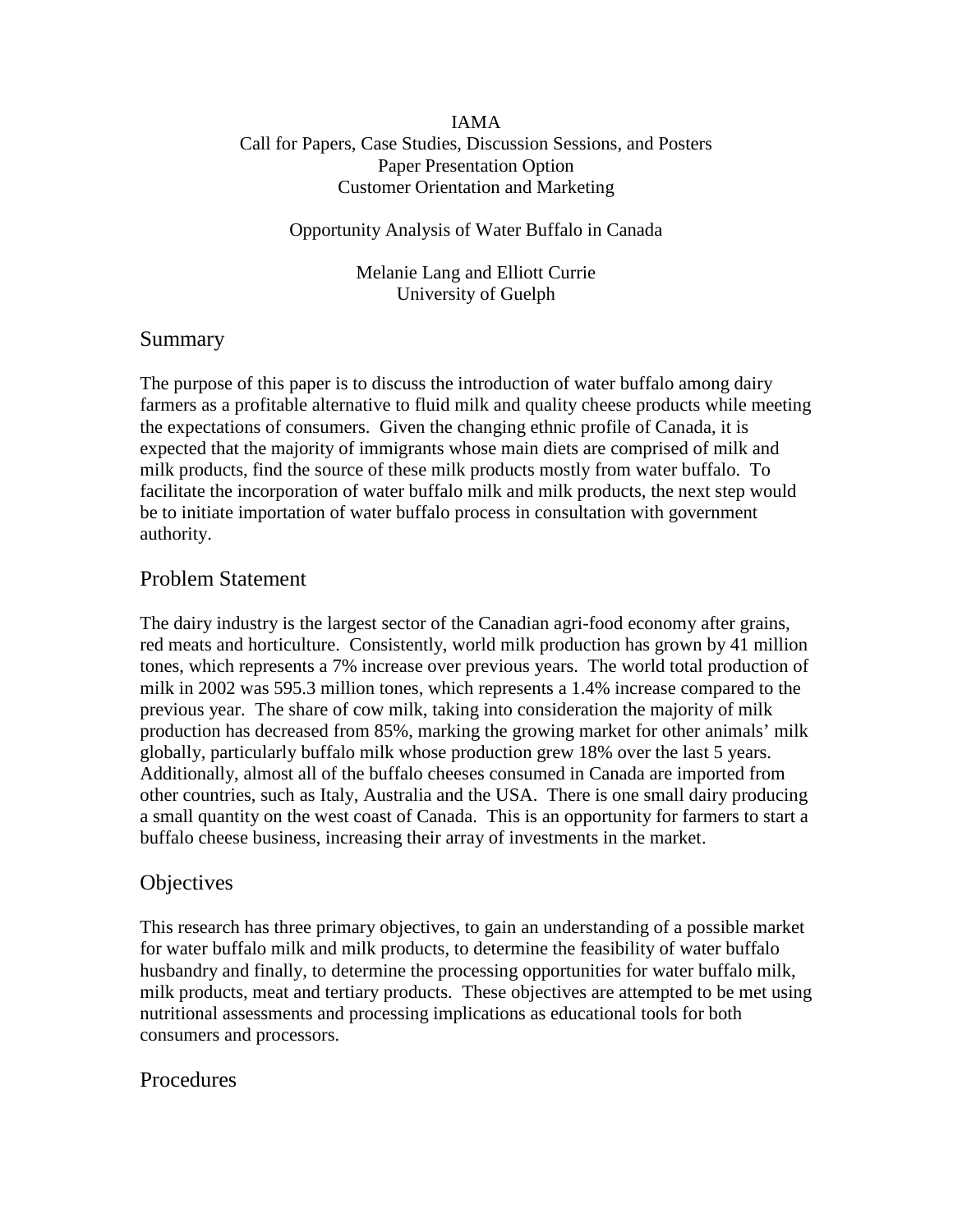Given the premium image that the product eludes, a very precise area was selected to adequately represent the consumers based on concentration of population, ethnic diversity, rate of growth, income, education and tourism opportunities.

Information was gathered using two different methods, telephone and face-to-face interviews. In addition, secondary data on immigrants profile, Canadian dairy industry and government policies were also collected for this study.

## Results

Of all of the discussions with business owners, only about 20% of consumers request milk and milk products made with water buffalo, while approximately 40% of stores have shown high interest in carrying and selling water buffalo milk. In addition, 26% of stores indicated that they would probably carry and sell water buffalo milk due to the reason that South Asian customers have expressed that water buffalo milk has a perceived better taste and higher quality attributes. They attribute the product to have a natural taste, rich flavour and allude to the pureness of the product. These identifying elements suggest that the product will realize tremendous success as it will be readily received and accepted.

Other positive elements derived from the study suggested that the cheese product is well known among industry players with a steady demand for the water buffalo mozzarella. Currently, the milk cheese product is not processed locally and supply depends on the availability of imports. Additionally, given that water buffalo cheese is a specialty product, it is price sensitive with high quality expectations.

While there are tremendous market opportunities, there are also pricing strategies to consider. With respect to water buffalo milk, many respondents reported expectations that the product would be priced competitively to that of cow milk. Contradictory, other respondents suggested that the expected retail price of water buffalo cheeses to be significantly higher given the premium image that product conveys. Each of these findings have significant product category implications.

Across all facets, it was believed that water buffalo milk and milk products conveyed a strong positive image towards healthy attributes, excellent taste and flavour as well as a premium image.

## Nutritional Assessment Findings

The following is an equivalency chart used to illustrate the economical feasibility of incorporating water buffalo into local farming practices.

| <b>Milk Equivalents of Common Dairy Products</b> |          |                           |  |
|--------------------------------------------------|----------|---------------------------|--|
| <b>Product</b>                                   | Cow Milk | <b>Water Buffalo Milk</b> |  |
| <b>Butter</b>                                    | 14.0     | 10.0                      |  |
| Cheese                                           |          | 5.0                       |  |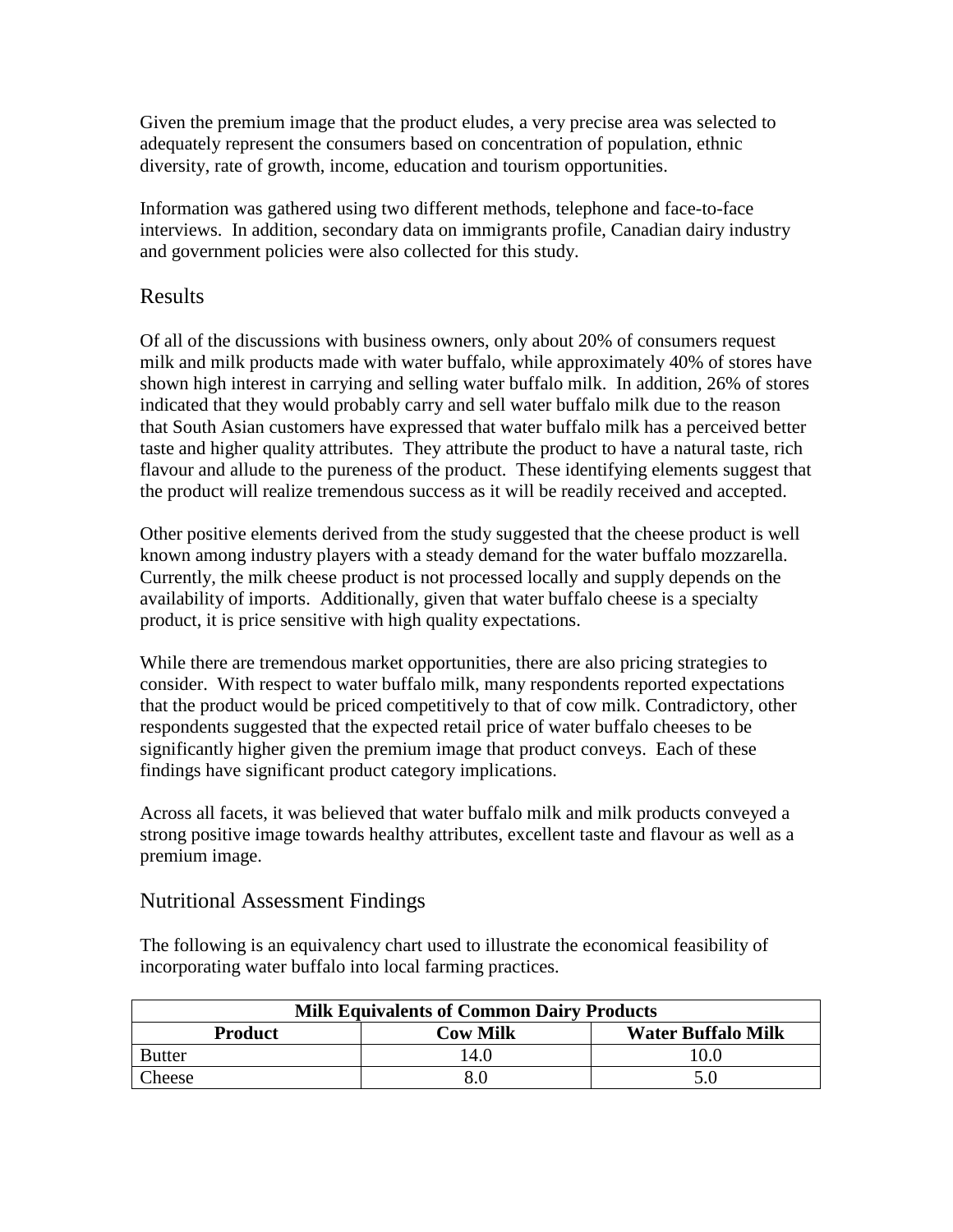The following is a nutritional assessment comparison of water buffalo and cow milk that can be used as an educational tool to help producers and consumers accept water buffalo milk as a substitute for cow milk.

| <b>Constituents</b>                | Cow | <b>Buffalo</b> |
|------------------------------------|-----|----------------|
| Protein (gm)                       | 3.2 | 4.5            |
| $\text{Fat}\left(\text{gm}\right)$ | 3.9 | 8.0            |
| Carbohydrate (gm)                  | 4.8 | 4.9            |
| (K cal)<br>Energy                  | 66  | 110            |
| [KJ]                               | 275 | 463            |
| Sugar Lactose (gm)                 | 4.8 | 4.9            |
| Saturated (gm)                     | 2.4 | 4.2            |
| Mono-saturated (gm)                | 1.1 | 1.7            |
| Polyunsaturated (gm)               | 0.1 | 0.2            |
| Cholesterol (mg)                   | 14  | 8              |
| Calcium (if)                       | 120 | 195            |

# Conclusion

Through the use of primary and secondary data, an overview of conclusions can be drawn with respect to water buffalo milk and milk products (namely cheeses) for the specified market. Firstly, the water buffalo cheese market potential is technically and financially feasible. Currently the demand for the product is being addressed by import products, which suggests a potential for a local market. Additional benefits see water buffaloes as an investment alternative to alleviate the tied resources to the milk quota system. While there are many benefits to integrating water buffaloes as part of the family business, the ultimate success will depend on the quality of the final product as well as an effective marketing strategy.

There is also the issue of the end user, a strong need to identify the cultural applications of water buffalo milk will depend of the South Asian community accepting the integrated product. The first step will be to ensure that business owners will carry and promote the product to their customers. The incentives for the owners will be to try and maintain a competitive pricing strategy that will allow for a return on investment and margin gain.

Other hurdles include the strict importation regulations from BSE and FMD free countries only once a risk assessment has been completed. Secondly, the high cost of importation of water buffalo would be approximately \$30,000 and it would take 1-2 years for the entire process to be finalized. A great deal of investment is required before the animals have entered the market.

## Recommendations and Future Research Direction

Given the strong suggested demand for water buffalo milk and milk products, a full length survey of consumers should be conducted to see the actual perception of consumer